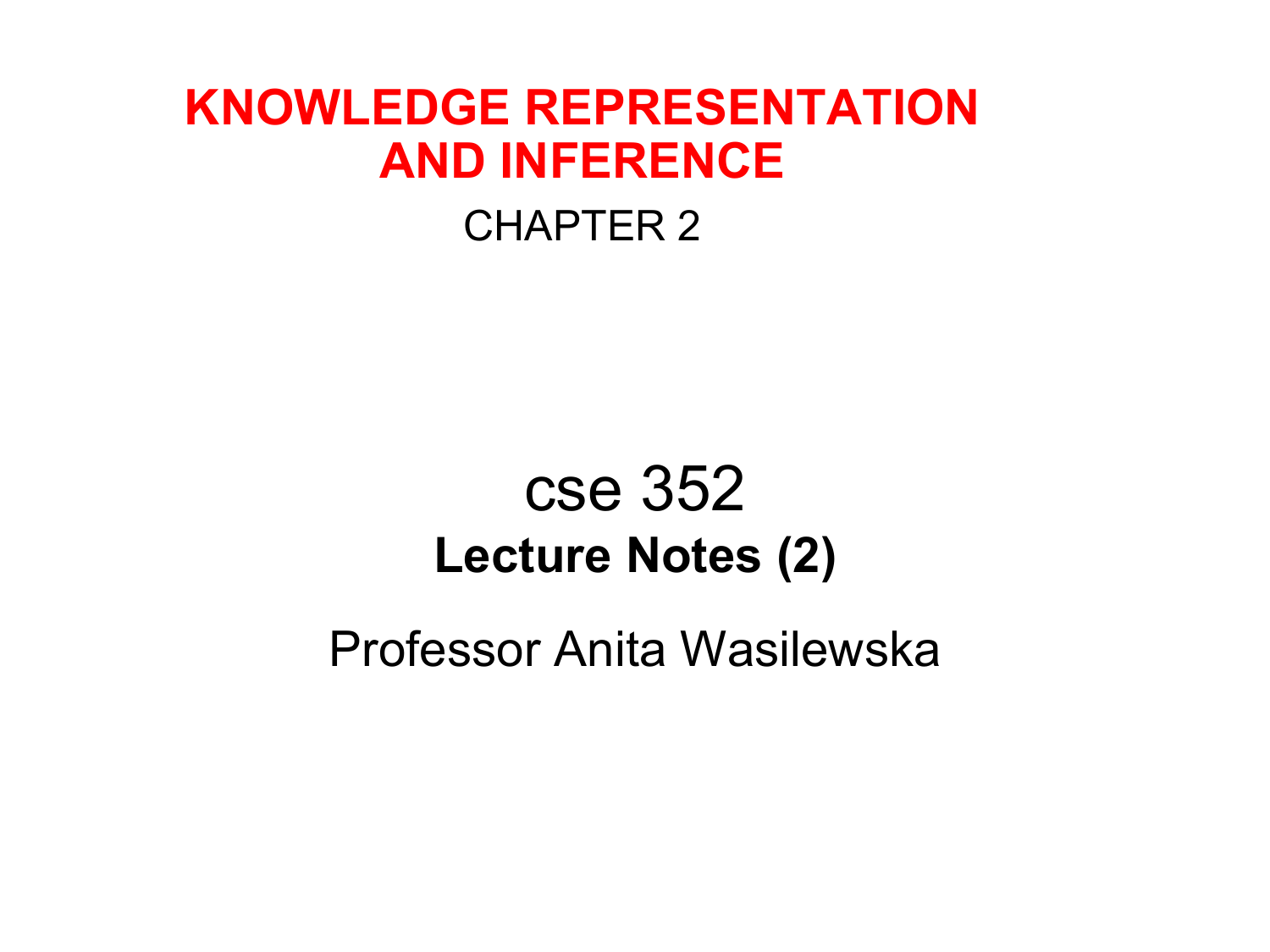#### Requirements for

Knowledge Representation Languages

- Representational adequacy: It should allow to represent all knowledge that one needs to reason with.
- Inferential Adequacy: It should allow new knowledge to be inferred from basic set of facts.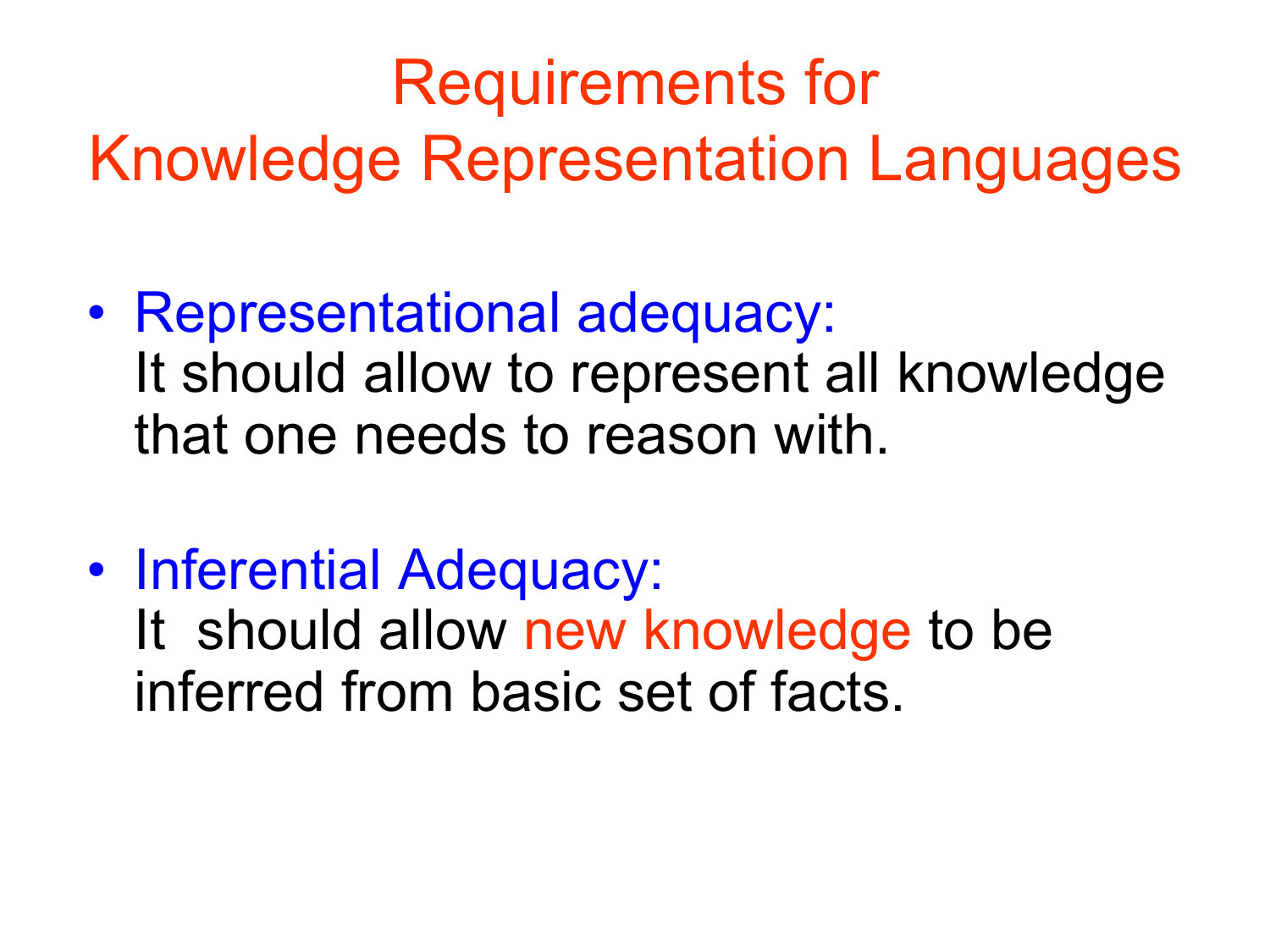#### Requirements for Knowledge Representation Languages

#### • Inferential Efficiency: Inferences should be made efficiently.

#### • Naturalness:

The language should be reasonably natural and easy to use.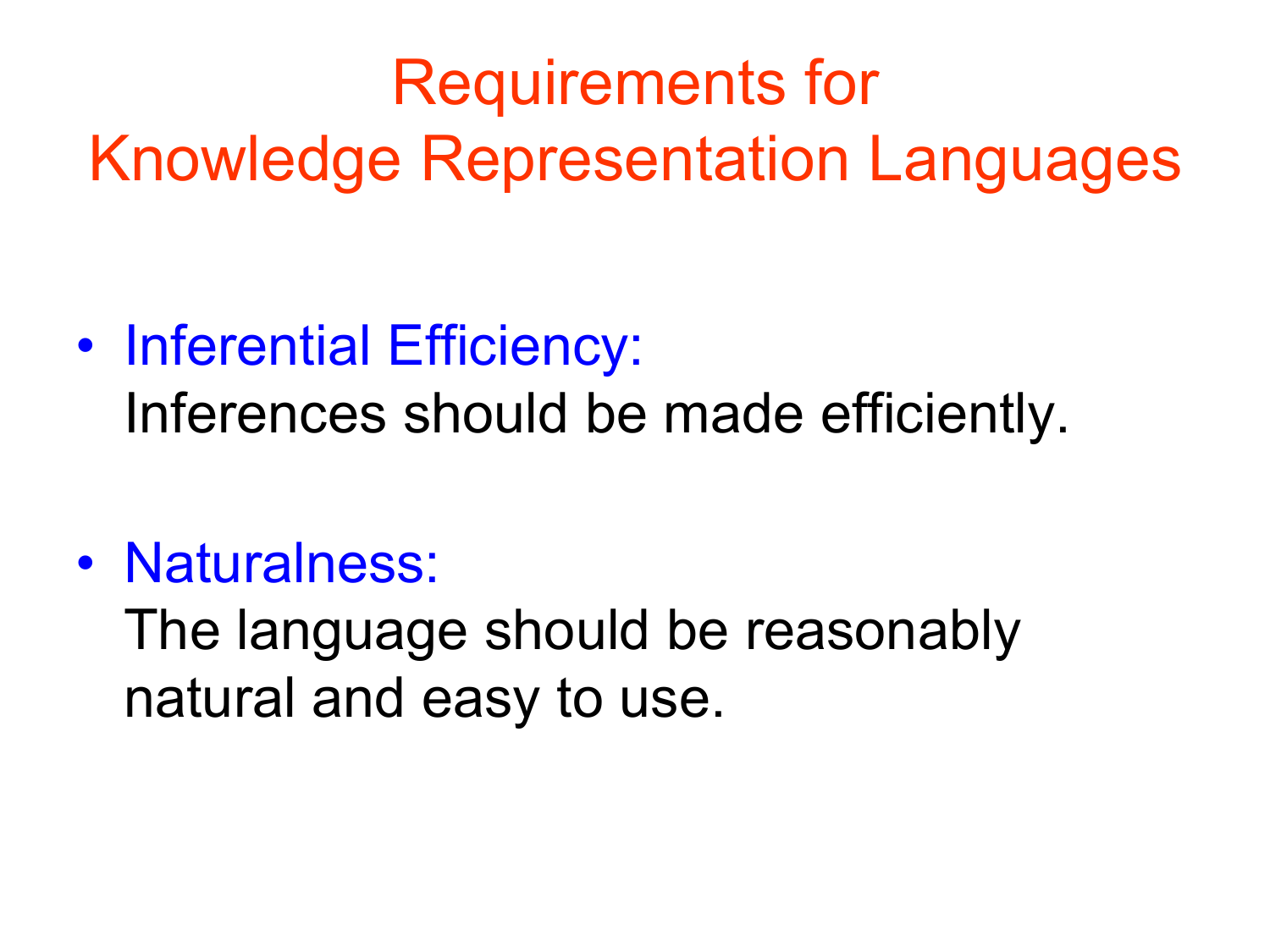#### Requirements for Knowledge Representation Languages

- Clear Syntax and Semantics: We should clearly **define**
- the language,
- allowable formulas,
- and their meaning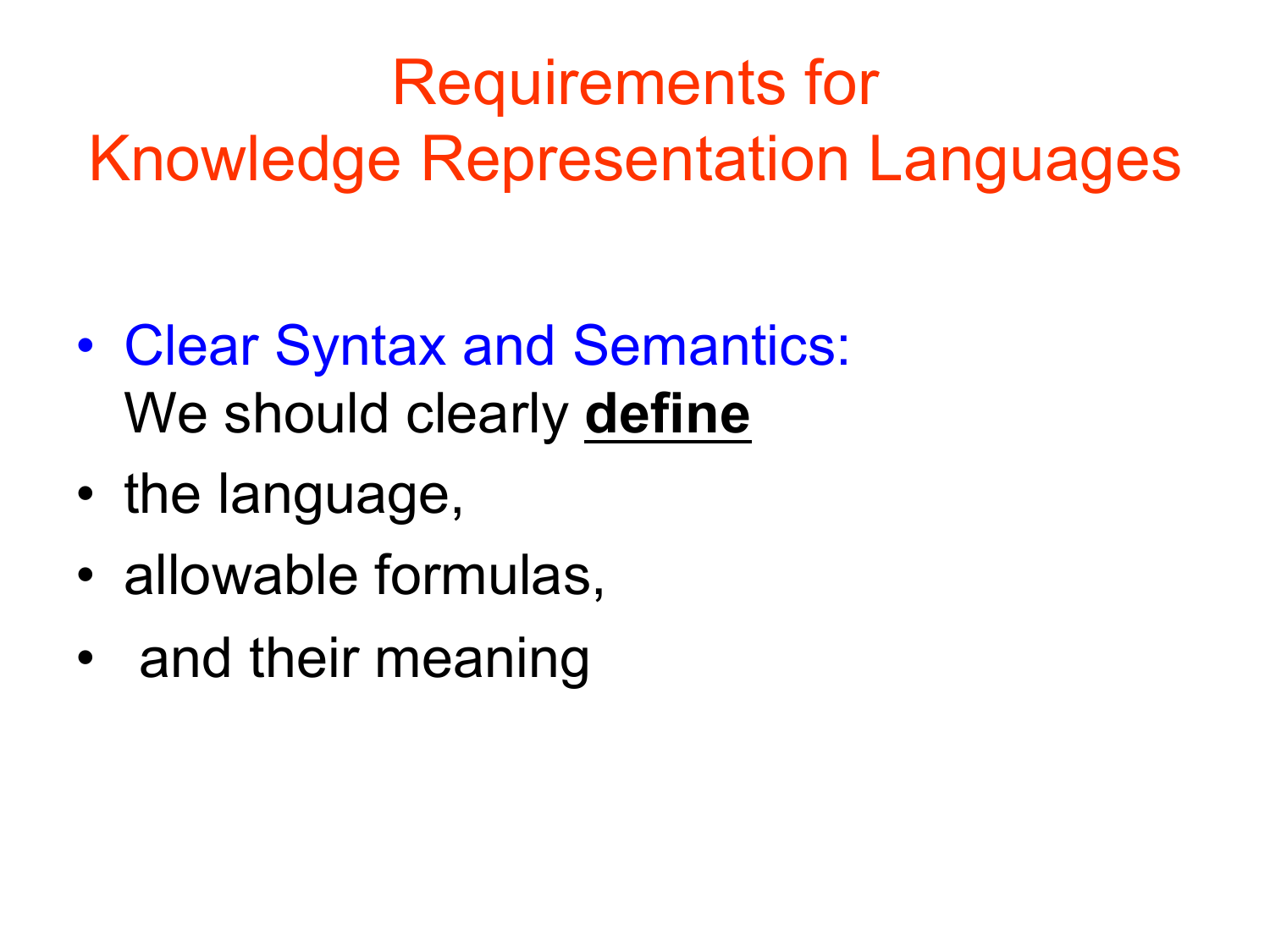- Syntax (Symbols): Formal Language = Set of Symbols
- Semantics:

semantics is the assignment of well defined **meaning** to all symbols smbols of the language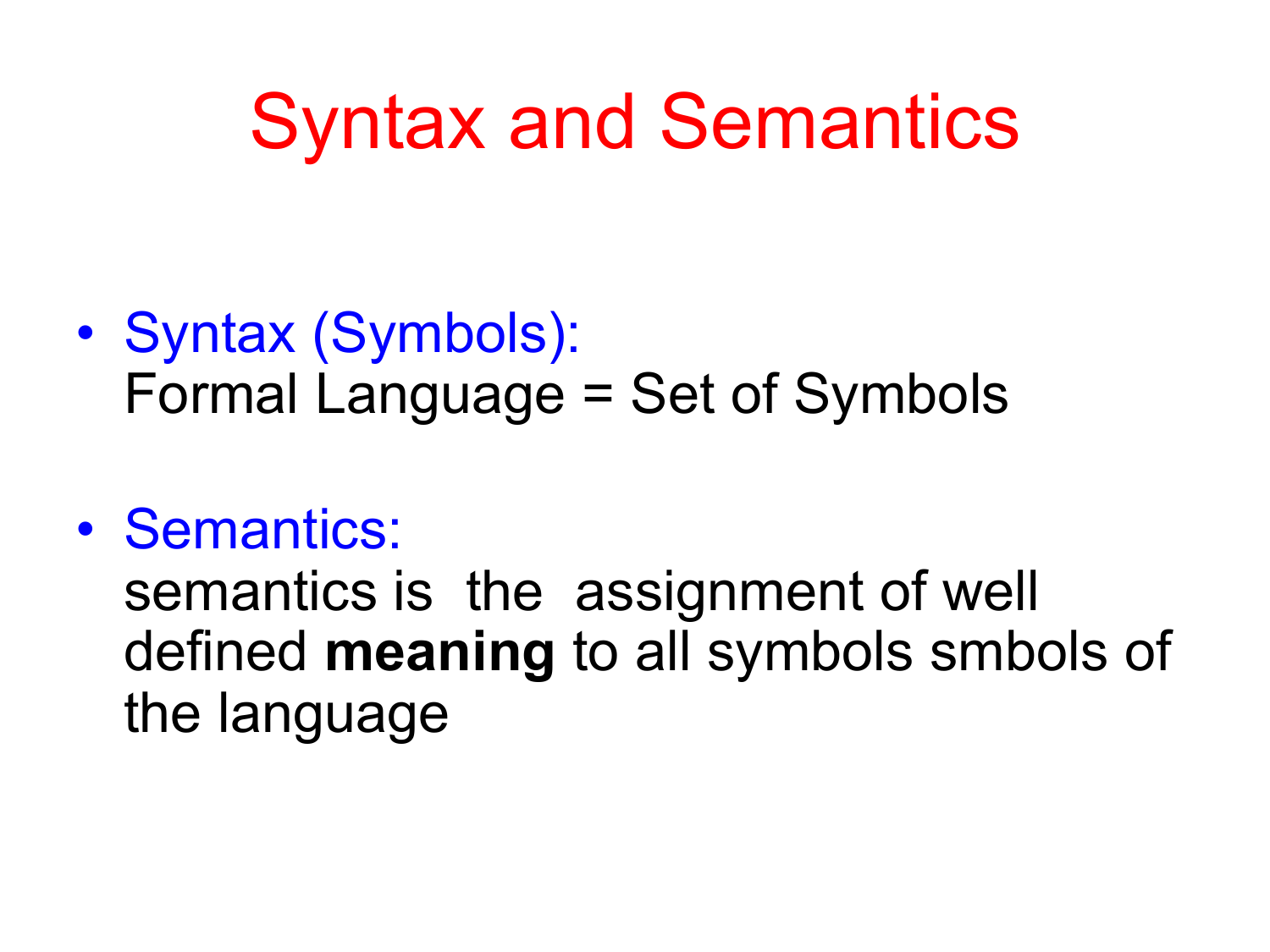#### • Example 1:

#### **Propositional Language Knowledge representation:**

- Syntax: propositional language
- p and q represent logical sentences
- $(p \Rightarrow q)$  is a well formed formula of the language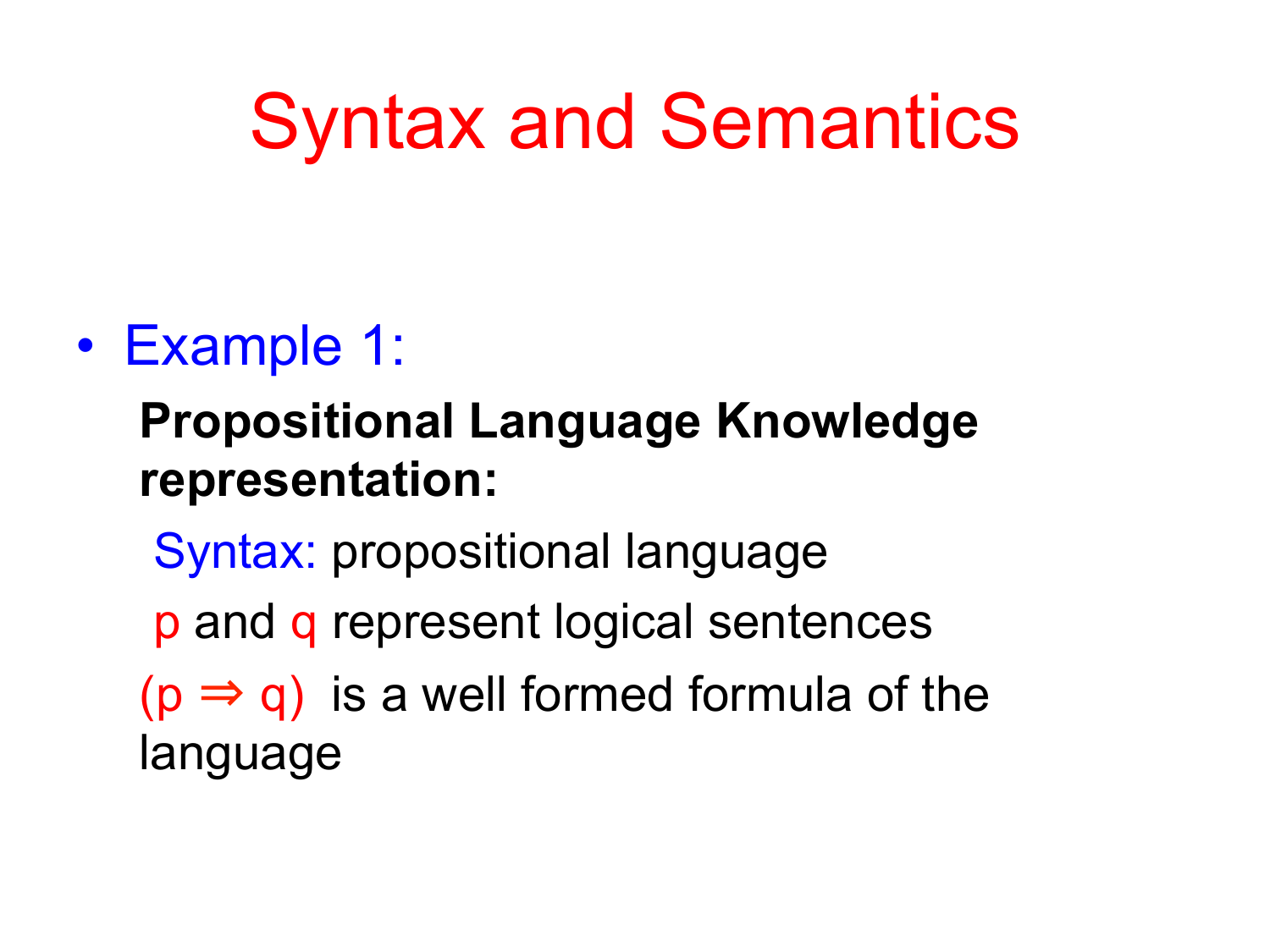Classical Propositional Logic Semantics:

- **If light goes on, then bring a towel.**
- p : light goes on, q: bring a towel
- $\bullet$  (p  $\Rightarrow$  q)
- p is True or False. q is True or False.

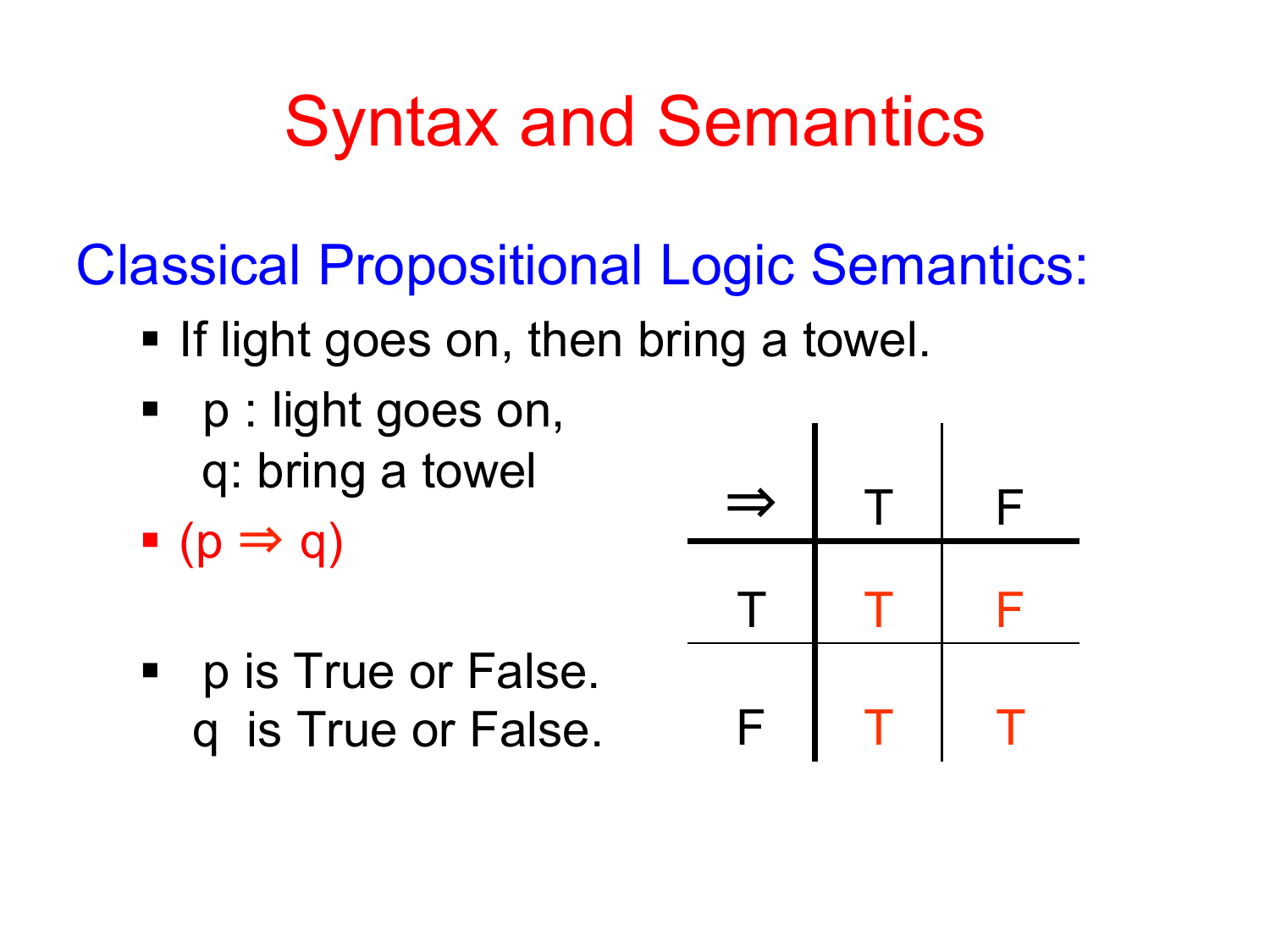• We say:

#### A is **tautologically true**

- iff A is a propositional tautology
- NOTATION for "A is a propositional tautology " is

$$
\models \mathsf{A}
$$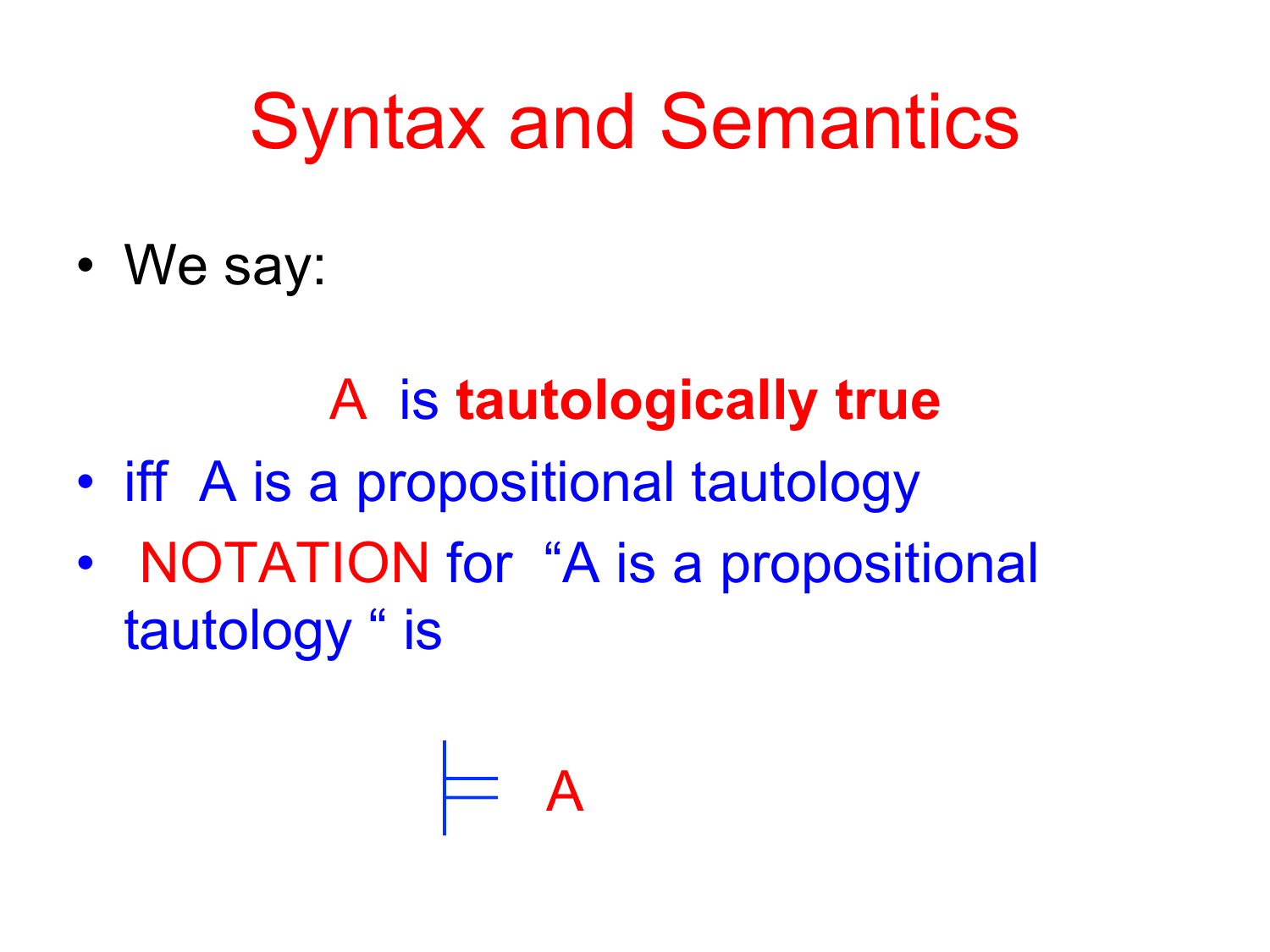#### Propositional Syntax and **Semantics**

- Example 2
- Syntax:  $(p \Rightarrow q)$ 
	- $p: 2+2 = 4$ q: 2+7=3
	- Semantics:  $(T \Rightarrow F) = F$
	- **Hence,**  $(p \Rightarrow q)$  **is False in this particular case.**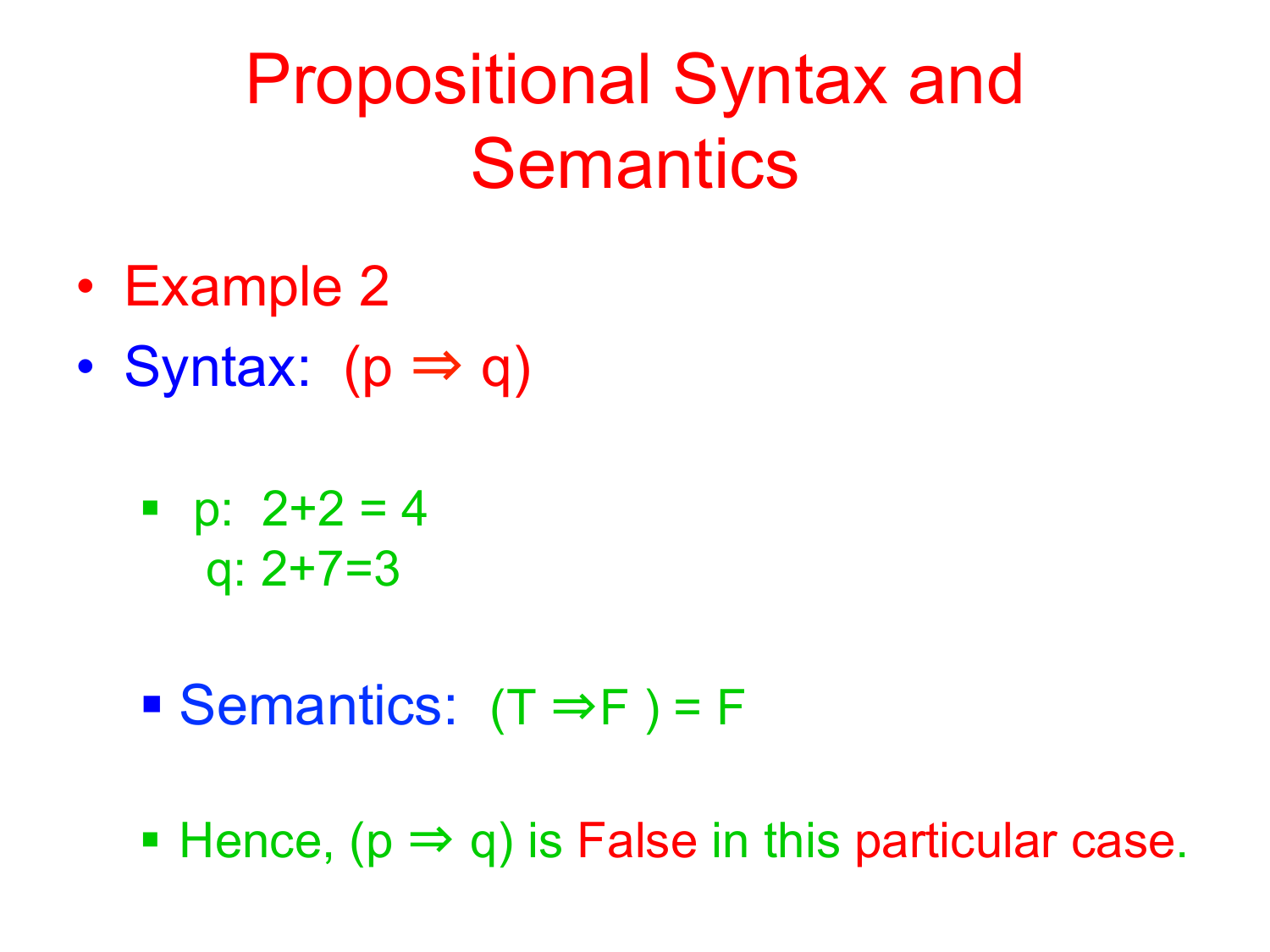Syntax and Semantics First Order Logic

• Example (Book):

Red( Allison, Car)  $\equiv$  Allison's car is red. (Intended Interpretation)

- Red Two argument predicate symbol.
- Alison Constant
- Car Constant.

$$
P(C_1, C_2)
$$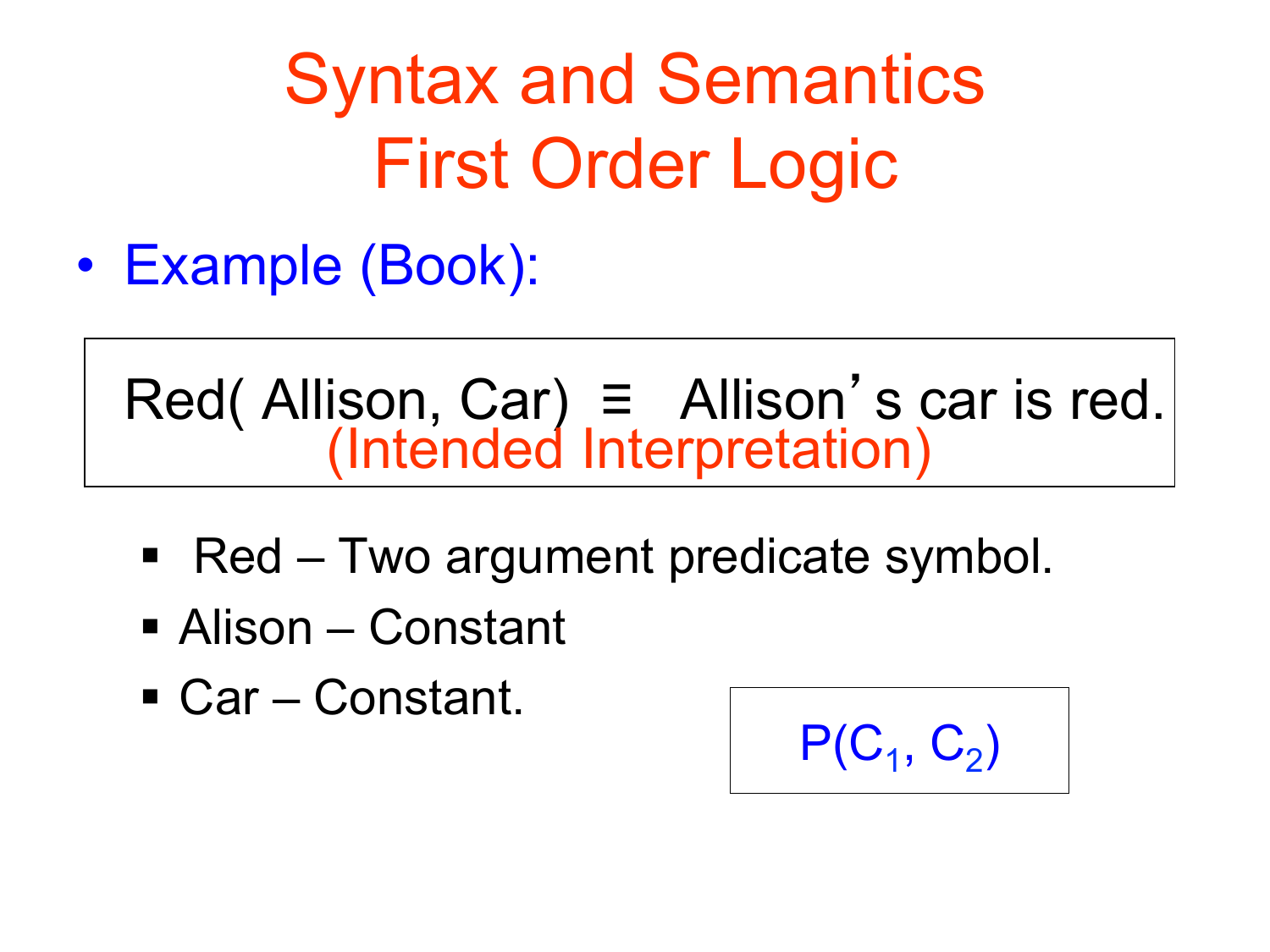• Question: about the knowledge representation:

Is Red (as a color) always a 2−argument relation?

What about "Red (flower)" with intended semantics- Red here is one argument predicate

- But it may be OK in your particular program, if well defined and used consistently –
- PRINCIPLE: Always define your syntax and semantics – It is formal and not intuitive !!!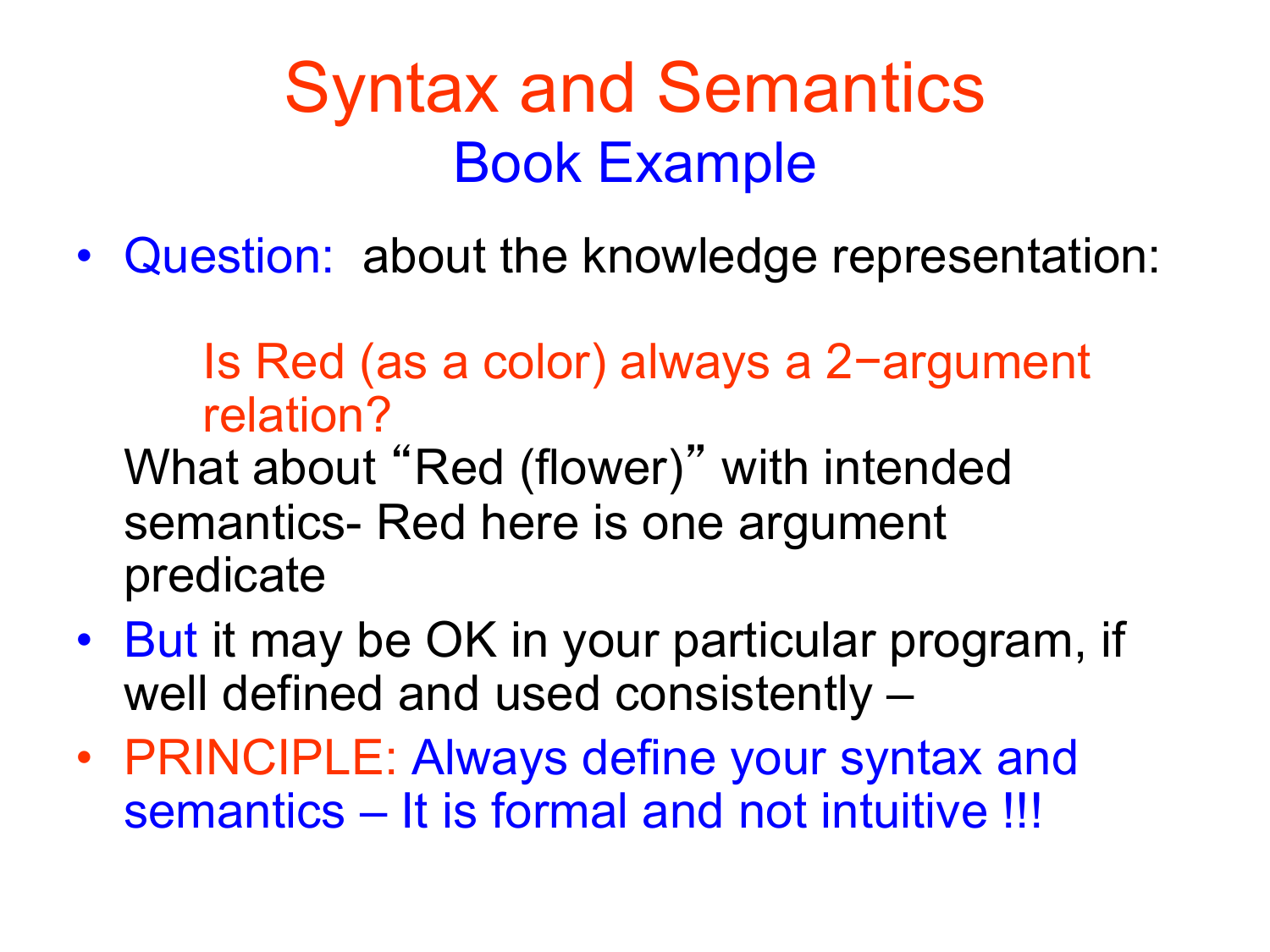- We can have two knowledge Representations for "Alison's car is Red."
- Knowledge Representation 1:
	- Red( Allison, Car)
	- Here we have a predicate of the form:  $P(C_1, C_2)$ , i.e., two argument predicate.
	- Pure Logic:
	- Red(x,y)  $\leftrightarrow$  x has a Red y (intuitive meaning)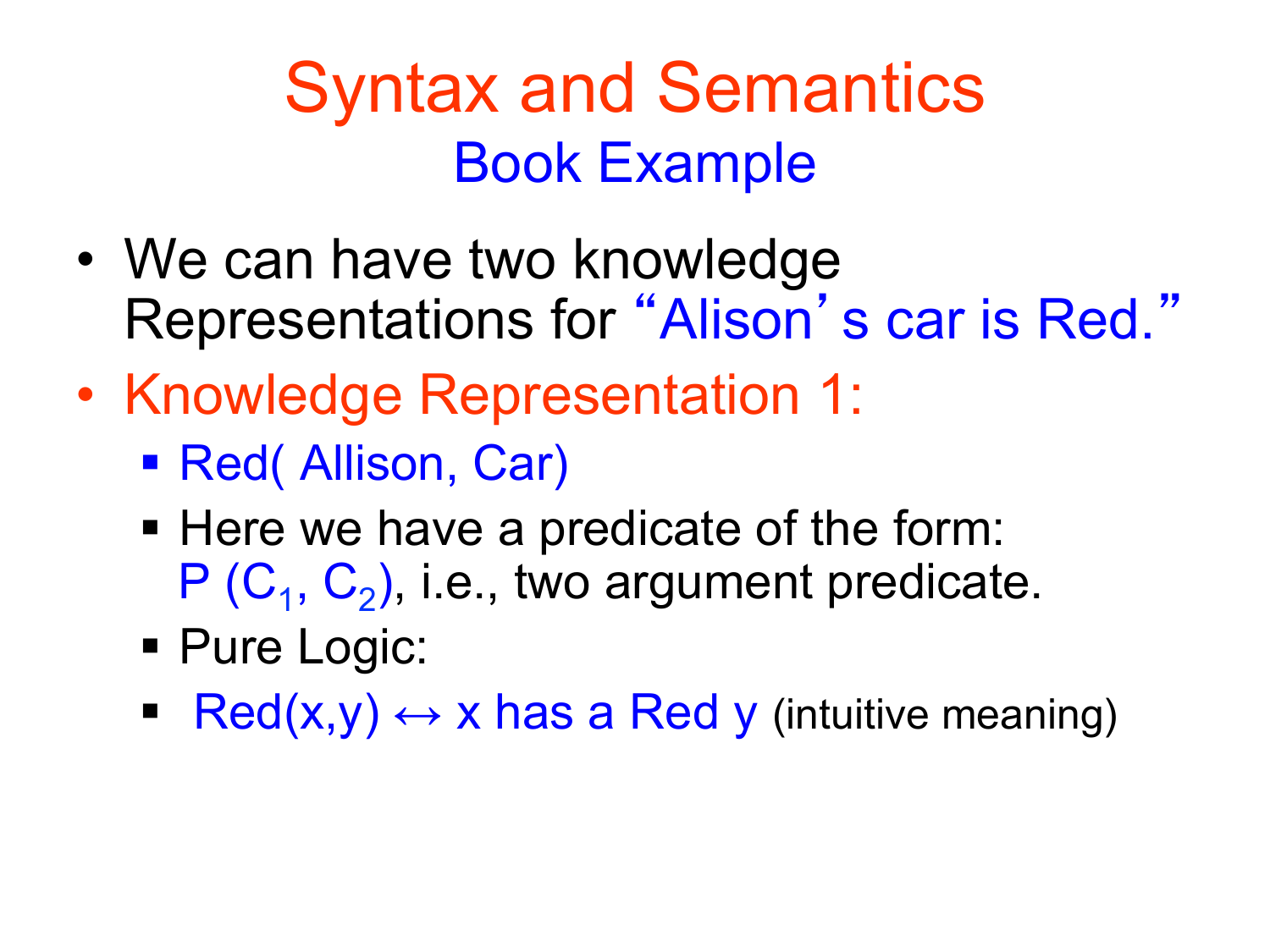- Knowledge Representation 2:
	- Check book, page 10.
	- Red(x)  $\leftrightarrow$  x is red. (Different semantics !)
	- § **Constant:** Allisons−car
	- § Syntax: Red(Allisons−car)
	- Pure Logic: P(C).
		- P is one argument predicate, C is a constant
		- $\blacktriangleright$  P(x) is one argument predicate.
		- P<sub>r</sub>: Red (Intended Interpretation.)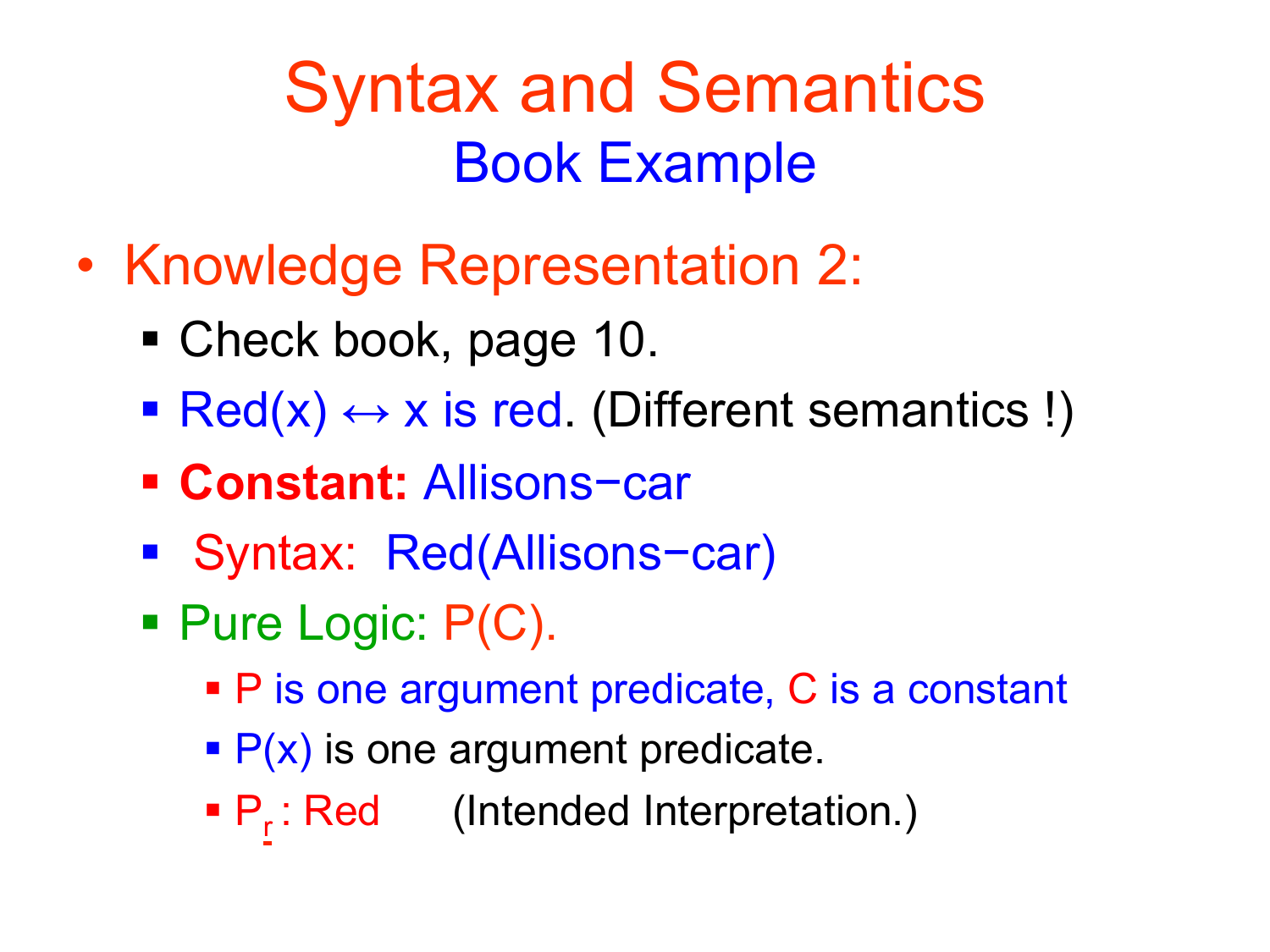- The following **two knowledge representations** should not appear together !
	- 1. ∃**x** Red (x, house)

There is x, such that Red(x, house) is true under intended interpretation;

This means some people have a red house.

2. ∃**x** Red (x)

This means some x (object) is Red under intended interpretation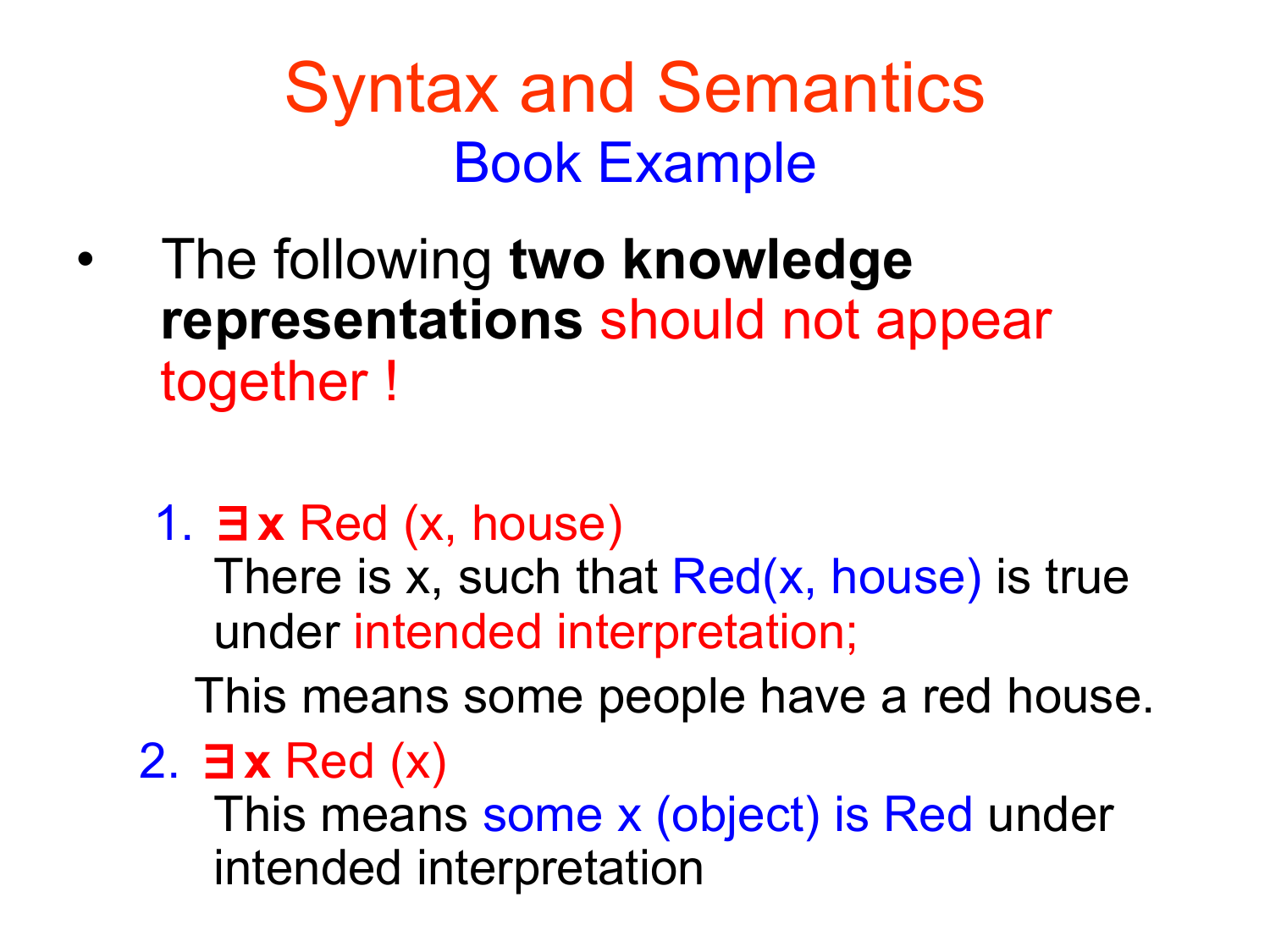## **Naturalness**

- A **Knowledge Representation language**  should allow you to represent adequately complex facts in a clear, precise and natural way.
- Use Intended Semantics (refer back to Block World)
- Some facts are hard to represent in a way that we can also correctly reason with them.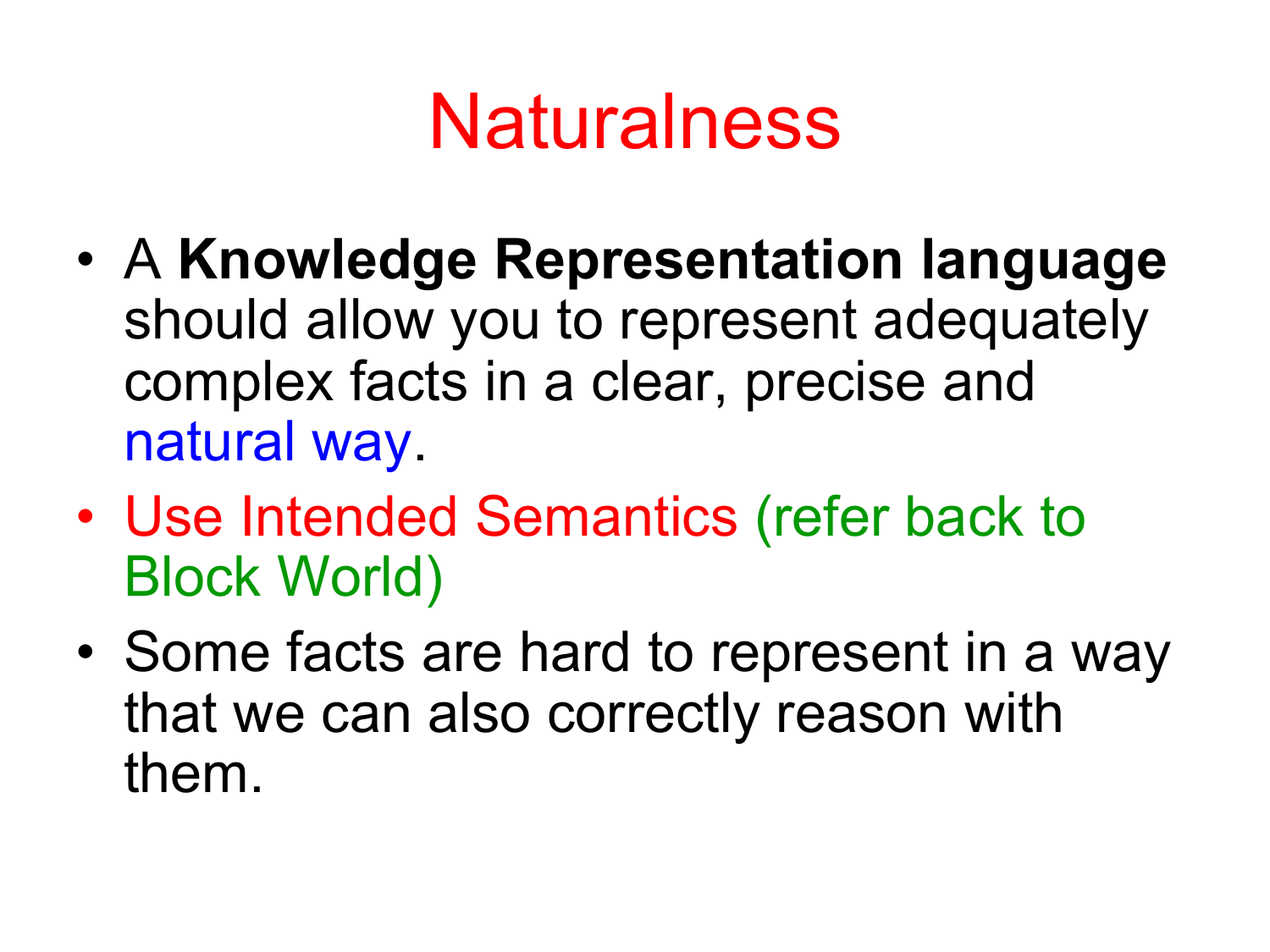## **Naturalness**

- Example: John believes no-one likes brussel sprouts.
	- Believes ??
	- Syntax: Bel (x,y) Semantics: x believes in y
	- What are rules that govern our believe system?
	- Believe Logics, Modal Logics, etc.
	- We are out of first order classical logic.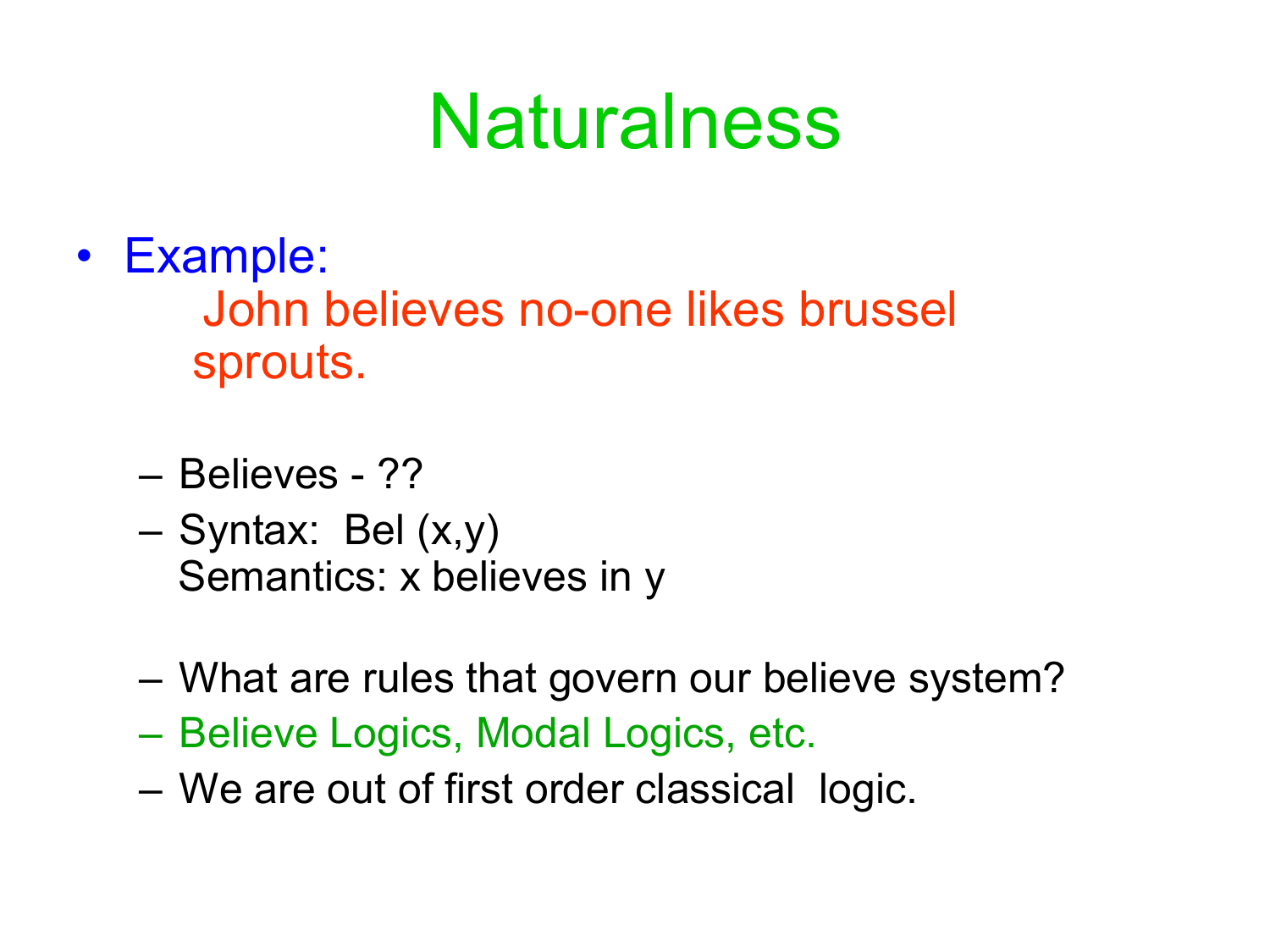## Clear Syntax and Semantics



• A precise syntax and semantics are particularly important given that an AI program will be reasoning with the knowledge and drawing new conclusions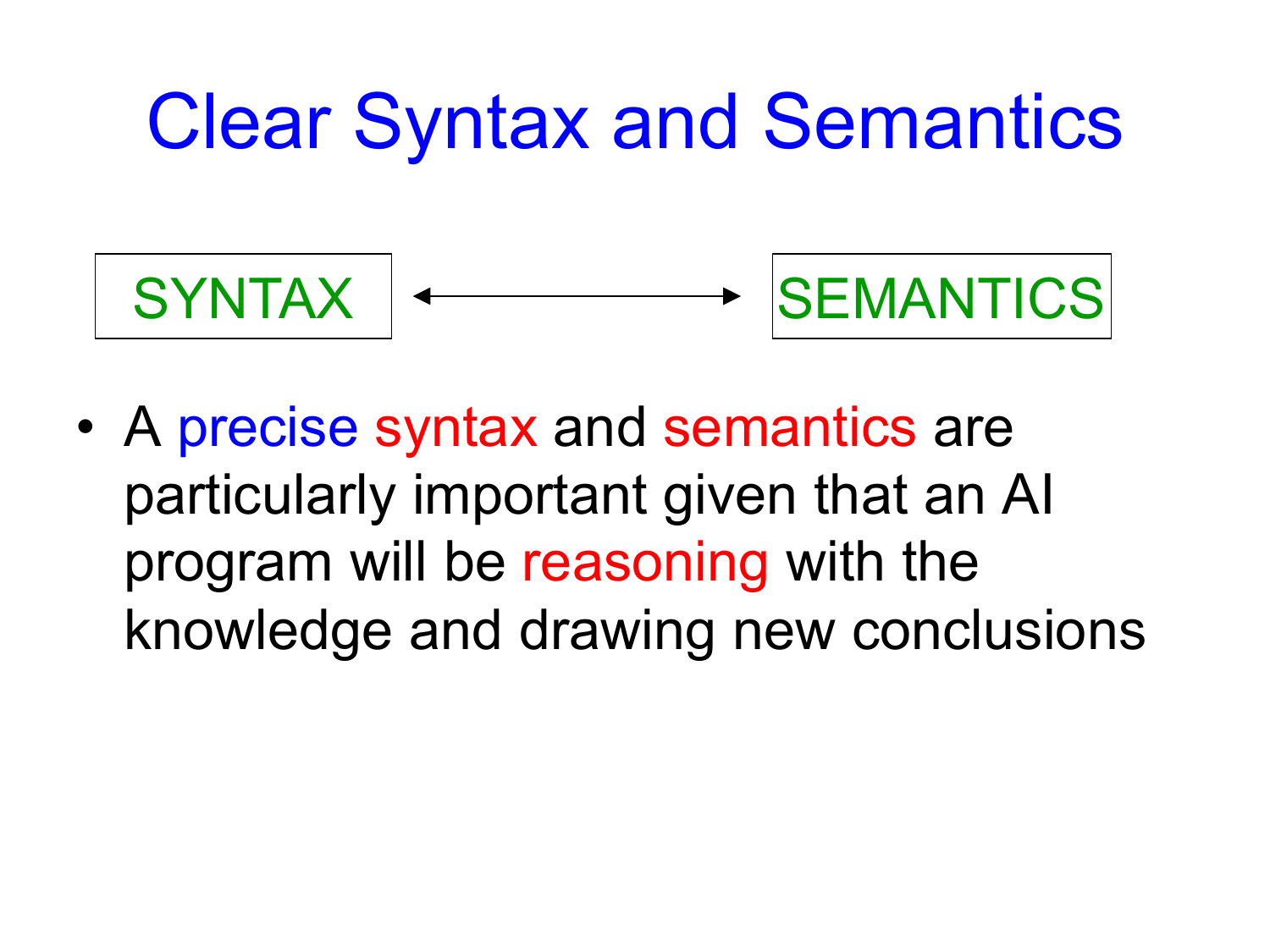#### Clear Syntax and Semantics

• Example: If system concludes: "Interest (Alison, high)" we need to know what it means !

Does it mean:

- Allison's Mortgage interest is high.
- I am interested highly in Allison.
- Or maybe... Allison is interested in high mountains climbing.

And all this under Intended Interpretation. Interest(x,y) iff "x is interested in y" (defined intiitively)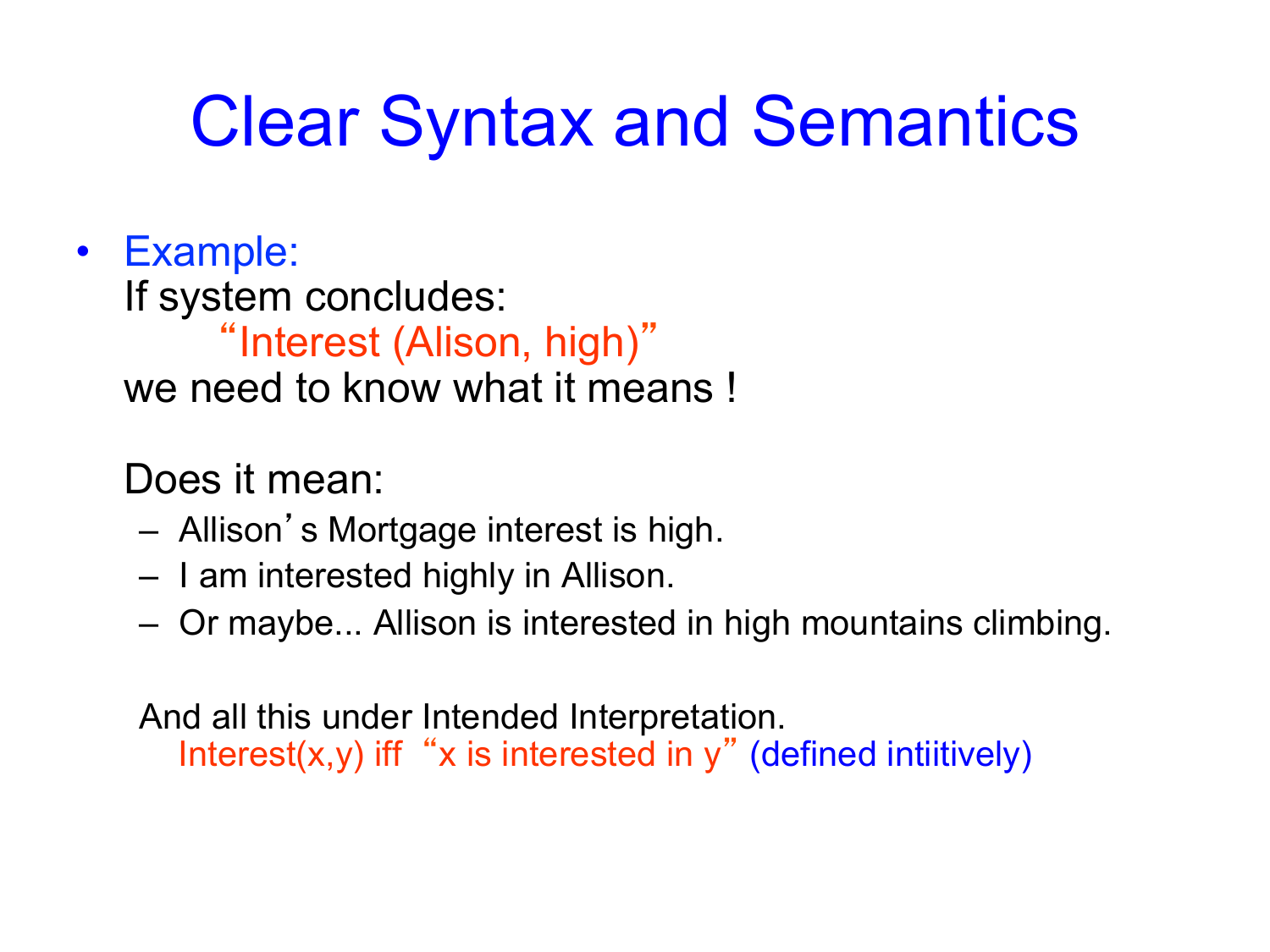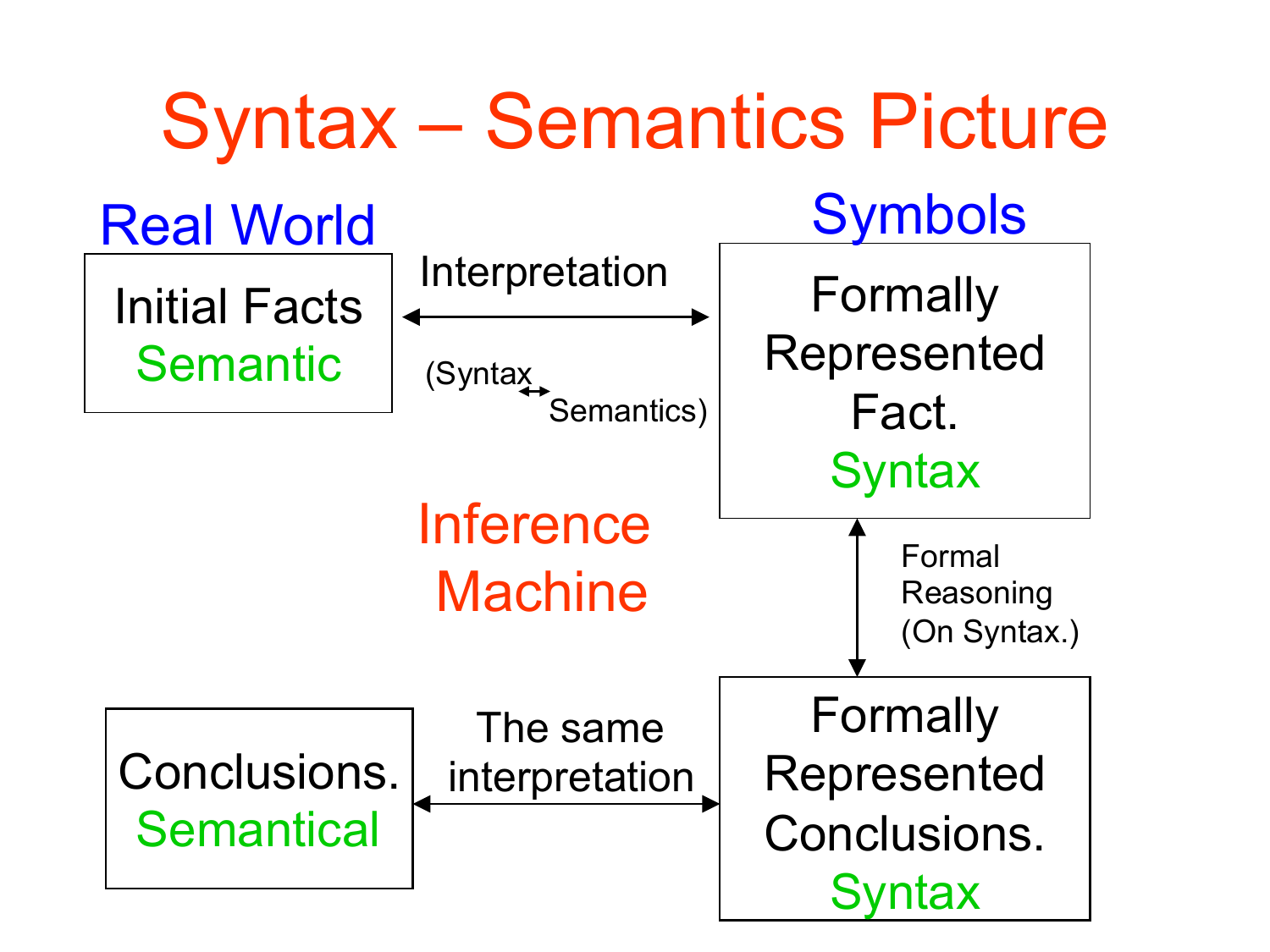## Inferential Adequacy

- We have to be able to deduce new facts from existing knowledge
- Knowledge Representation Language Must Support Inference
- Point:

We can't represent explicitly everything that the system might ever need to know; Some things must be left implicit to be deduced when needed.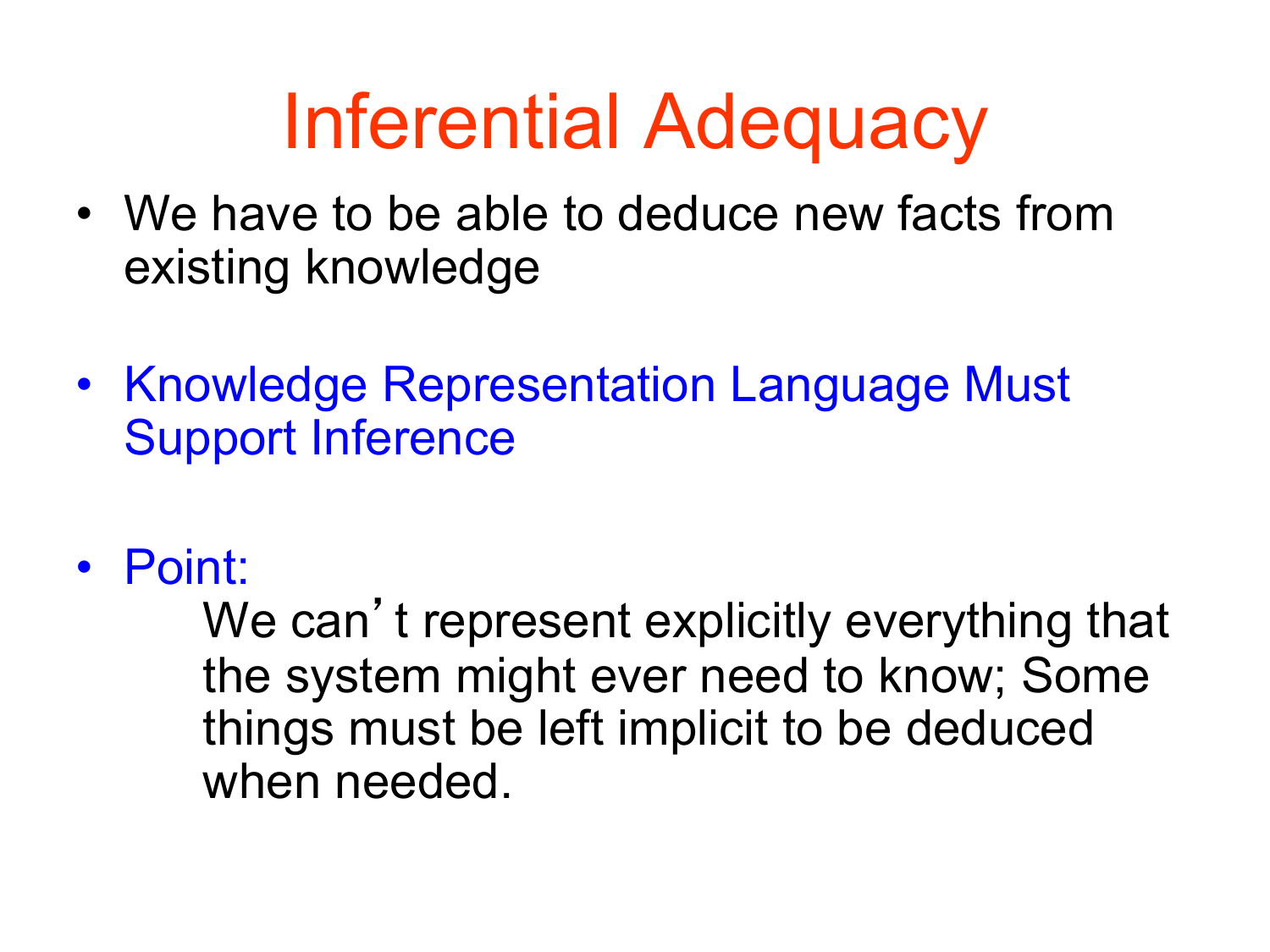# Inferential Adequacy

#### • Example:

Let us say we have Knowledge about a 100 students. It is wasteful to record all facts about all students (in one database)

- We should be able to deduce that Fred attends (some) lectures from the fact that Fred is a student, etc.
- § Fred cannot be the president of the USA
- We deduce it from the fact that USA has a president and it is not Fred, etc.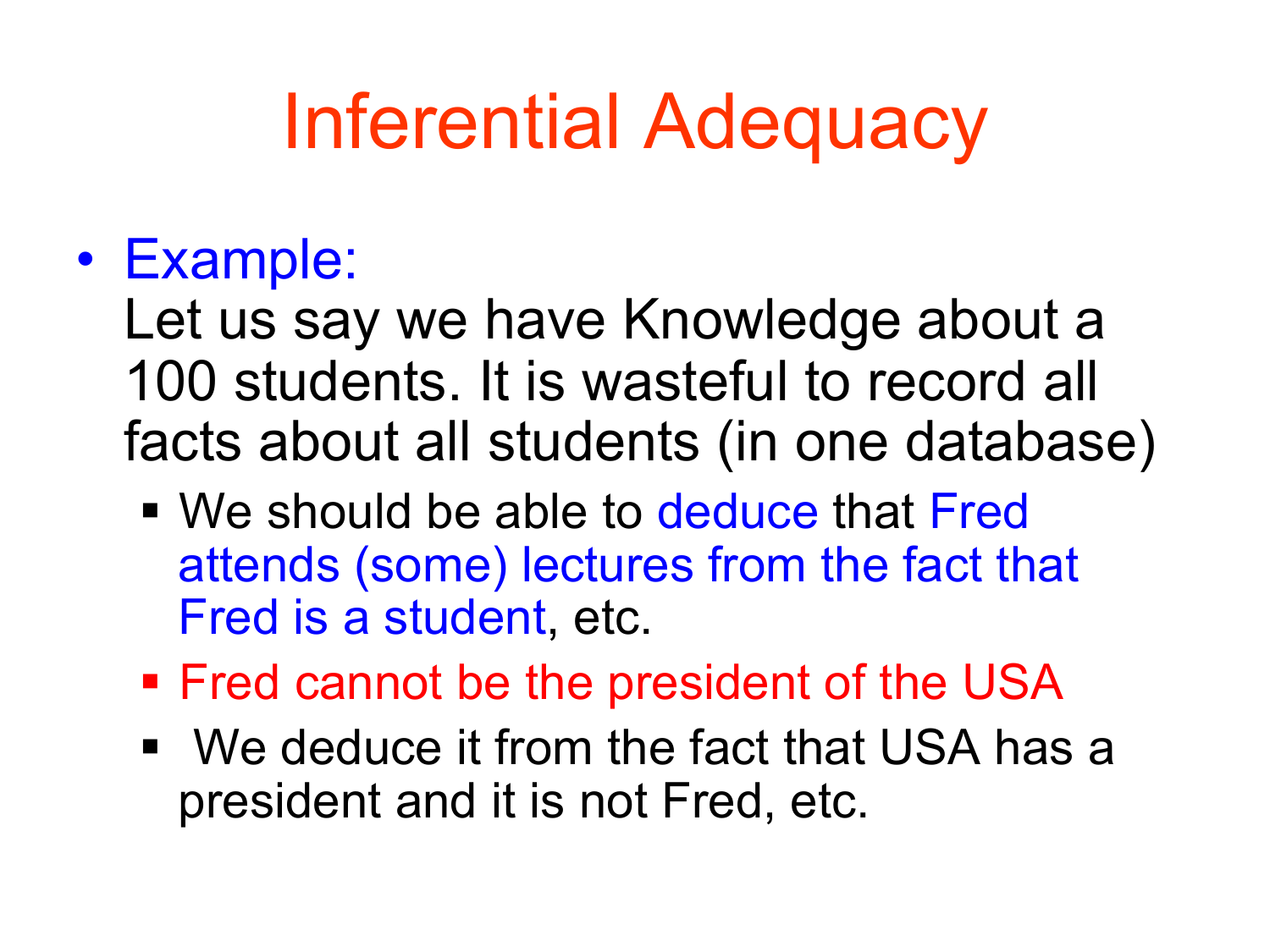- Logics:
- Propositional, Predicate, Classical, nonclassical
- Frames and Semantic Networks (Nets).
- Rule Based Systems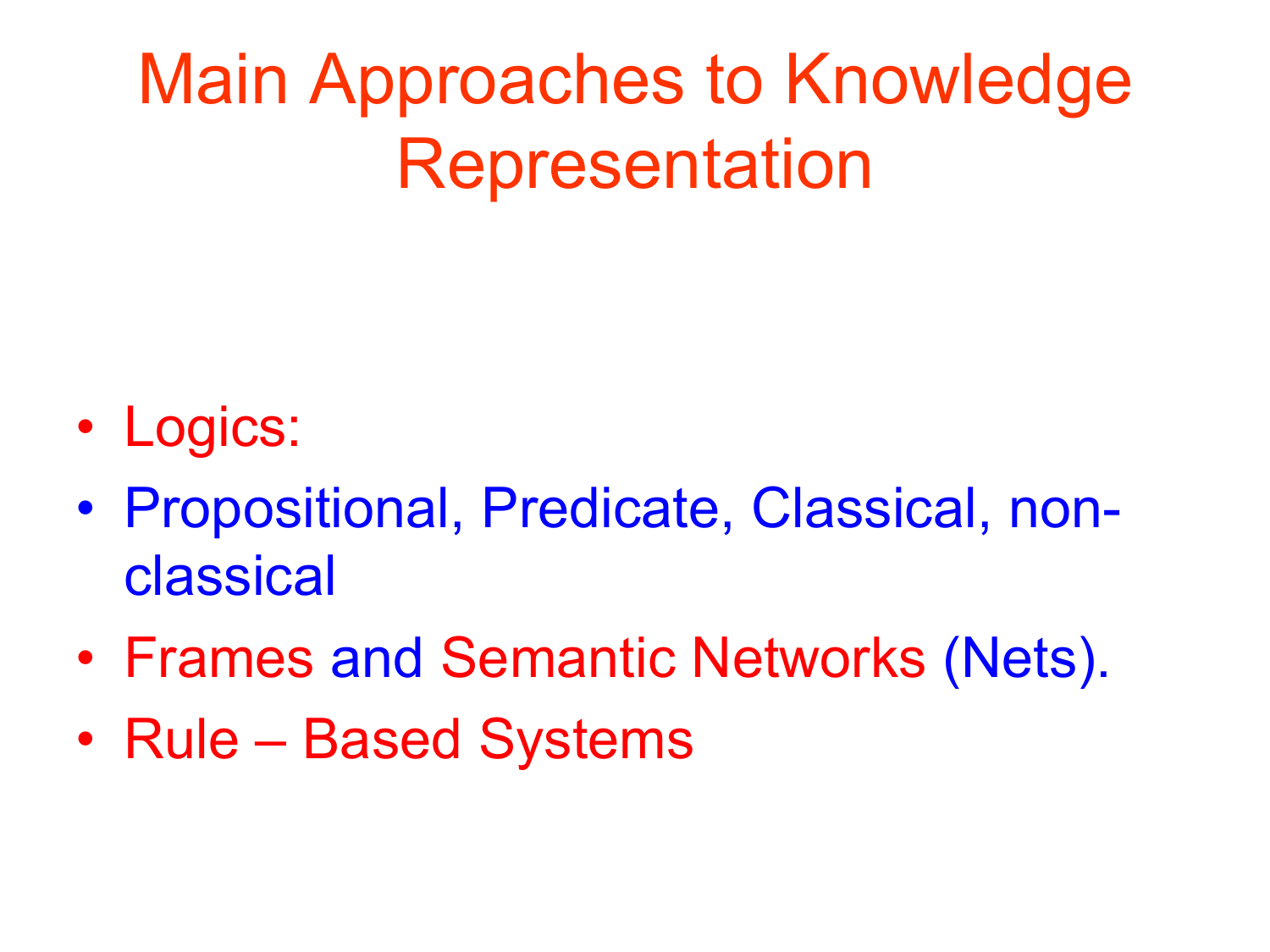#### • Logic:

represents declarative approach and often classical reasoning

- There are many logics:
- Classical logic, non-classical logics: temporal, modal, belief, fuzzy, intuitionistic and many others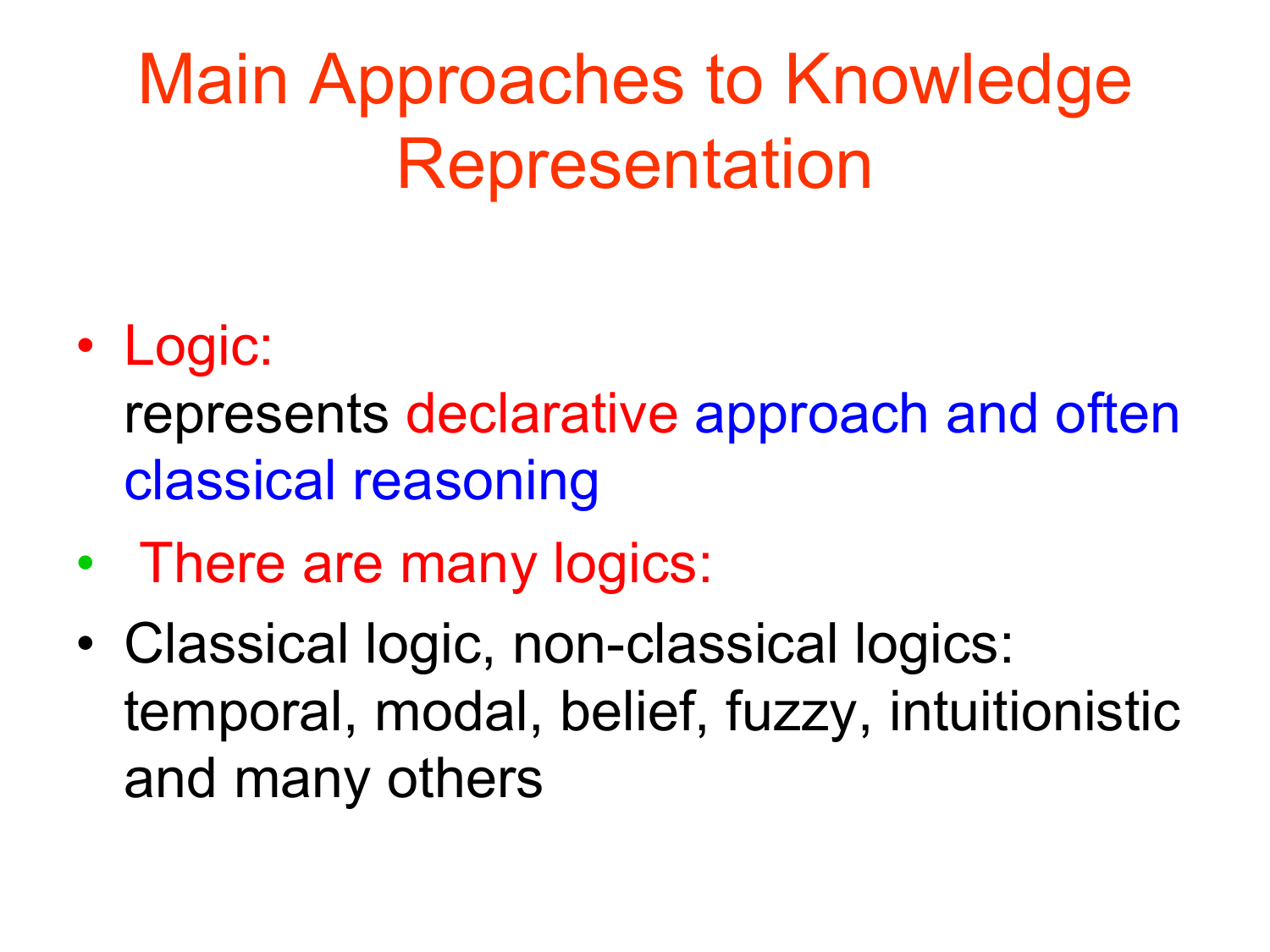- Frames and Semantic Networks (Nets):
	- Natural way to represent factual knowledge about classes of objects and their properties.

– Knowledge is represented as a collection of objects and relations. The special relations are: Subclass and Instance, and we define the property of Inheritance.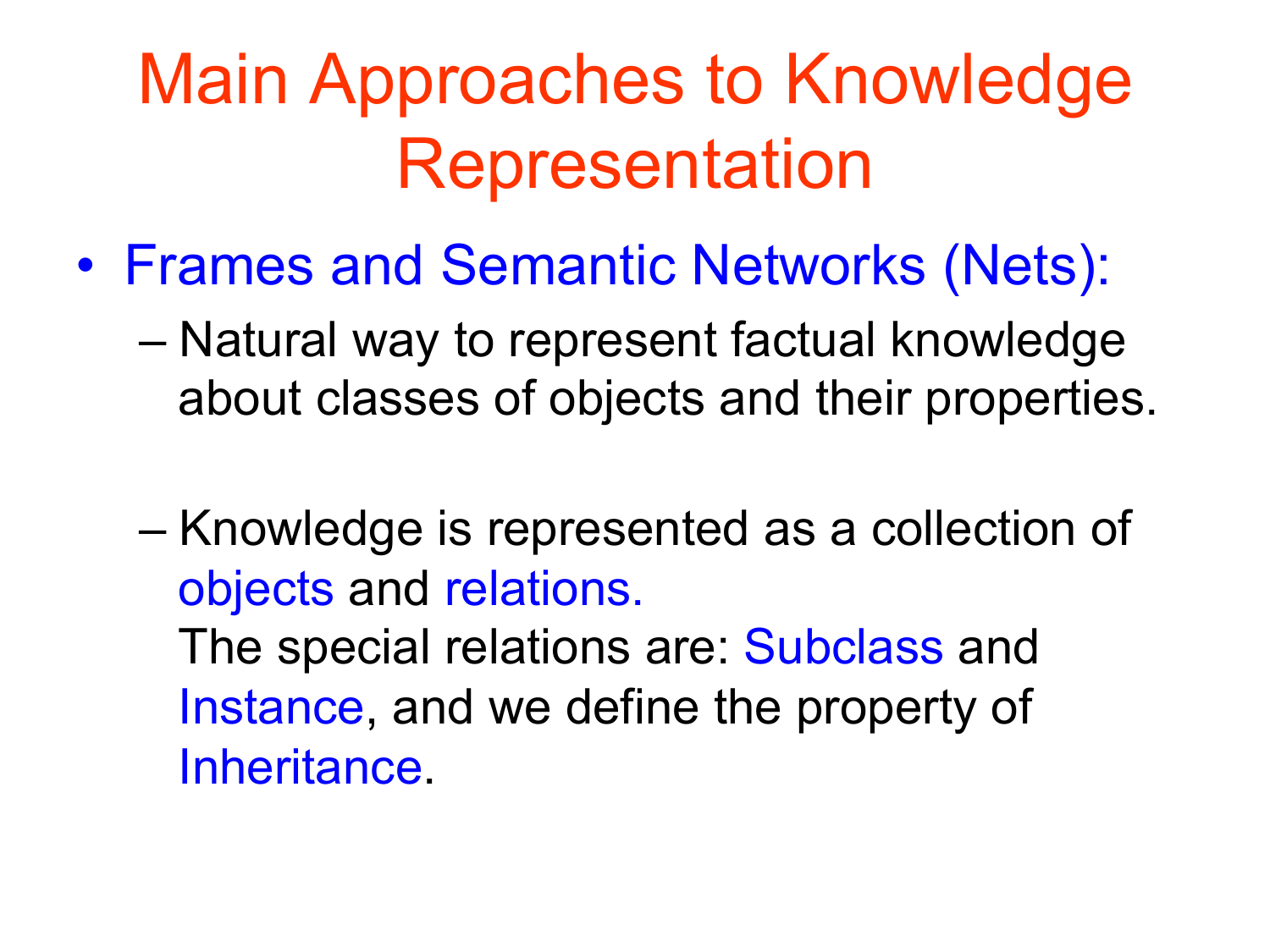- Rule Based Systems:
	- § **Procedural aspects** of our knowledge are stressed more than the declarative ones.
	- Condition Action rules are widely used in Expert Systems
	- A Rule Based language provides algorithms for reasoning with such rules